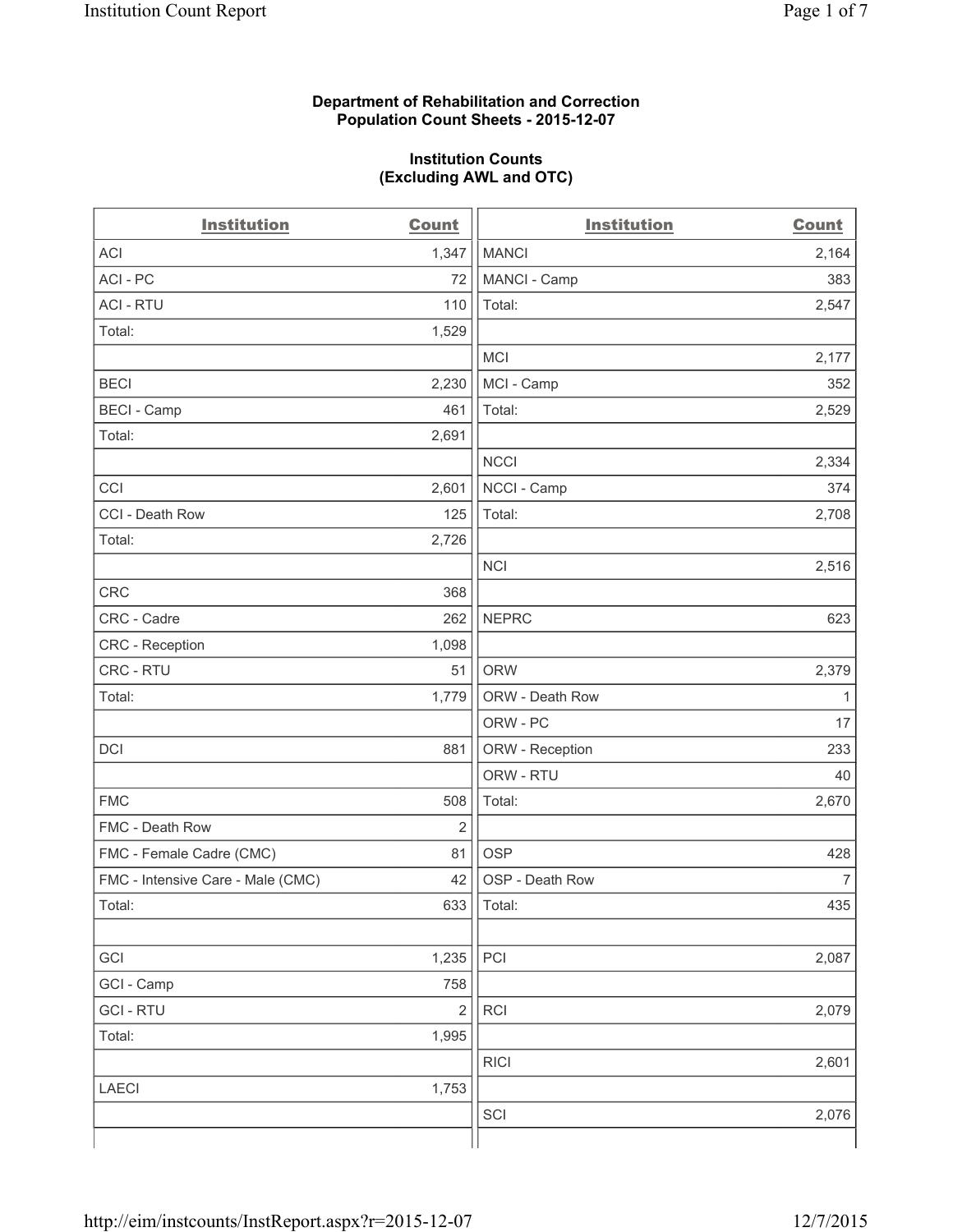|                          |       |                  | <b>Total Population:</b> | 50,725 |
|--------------------------|-------|------------------|--------------------------|--------|
|                          |       |                  |                          |        |
|                          |       | Total:           |                          | 1,392  |
|                          |       | <b>WCI-RTU</b>   |                          | 95     |
| Total:                   | 2,508 | <b>WCI</b>       |                          | 1,297  |
| MACI - Minimum           | 1,454 |                  |                          |        |
| <b>MACI</b>              | 1,054 | Total:           |                          | 1,048  |
|                          |       | <b>TOCI - PC</b> |                          | 102    |
| Total:                   | 1,415 | <b>TOCI</b>      |                          | 946    |
| <b>LORCI - Reception</b> | 1,096 |                  |                          |        |
| LORCI - Cadre            | 138   | Total:           |                          | 1,520  |
| LORCI                    | 181   | TCI - Camp       |                          | 435    |
|                          |       | <b>TCI</b>       |                          | 1,085  |
| LOCI                     | 2,293 |                  |                          |        |
|                          |       | Total:           |                          | 1,184  |
| Total:                   | 2,507 | SOCF - RTU       |                          | 63     |
| LECI - Camp              | 190   | <b>SOCF</b>      |                          | 1,121  |
| LECI                     | 2,317 |                  |                          |        |

\* The Total Population includes 31 Offenders with Reason Codes 30 & 31. \*\* The Total Population includes 33 Offenders with Reason Code 0A.

# **Male Population by Security Level (Include AWL and Exclude OTC)**

| <b>Security Level</b>  |                   | <b>Body</b> | <b>AWL</b> | $(-OTC)$ | <b>Total</b> |
|------------------------|-------------------|-------------|------------|----------|--------------|
| Total Level 5          |                   | 98          | 3          | 3        | 98           |
| <b>Total Level 4</b>   |                   | 1,745       | 20         | 17       | 1,748        |
| Total Level 3          |                   | 11,643      | 135        | 108      | 11,670       |
| Total Level 2          |                   | 17,342      | 215        | 145      | 17,412       |
| <b>Total Level 1</b>   |                   | 15,417      | 156        | 82       | 15,491       |
| <b>Total Death Row</b> |                   | 136         | 3          | 2        | 137          |
|                        | <b>Total Male</b> | 46,381      | 532        | 357      | 46,556       |

### **Female Population by Institution (Include AWL and Exclude OTC)**

| <b>Institution</b>       | <b>Body</b> | <b>AWL</b> | $(-OTC)$ | <b>Total</b> |
|--------------------------|-------------|------------|----------|--------------|
| <b>DCI</b>               | 881         | 6          | 5        | 882          |
| <b>FMC</b>               | 22          | っ          |          | 24           |
| FMC - Female Cadre (CMC) | 81          | 0          |          | 81           |
| <b>NEPRC</b>             | 623         | 15         | 8        | 630          |
| <b>ORW</b>               | 2,379       | 57         | 29       | 2,407        |
| <b>ORW - Death Row</b>   |             |            |          |              |
|                          |             |            |          |              |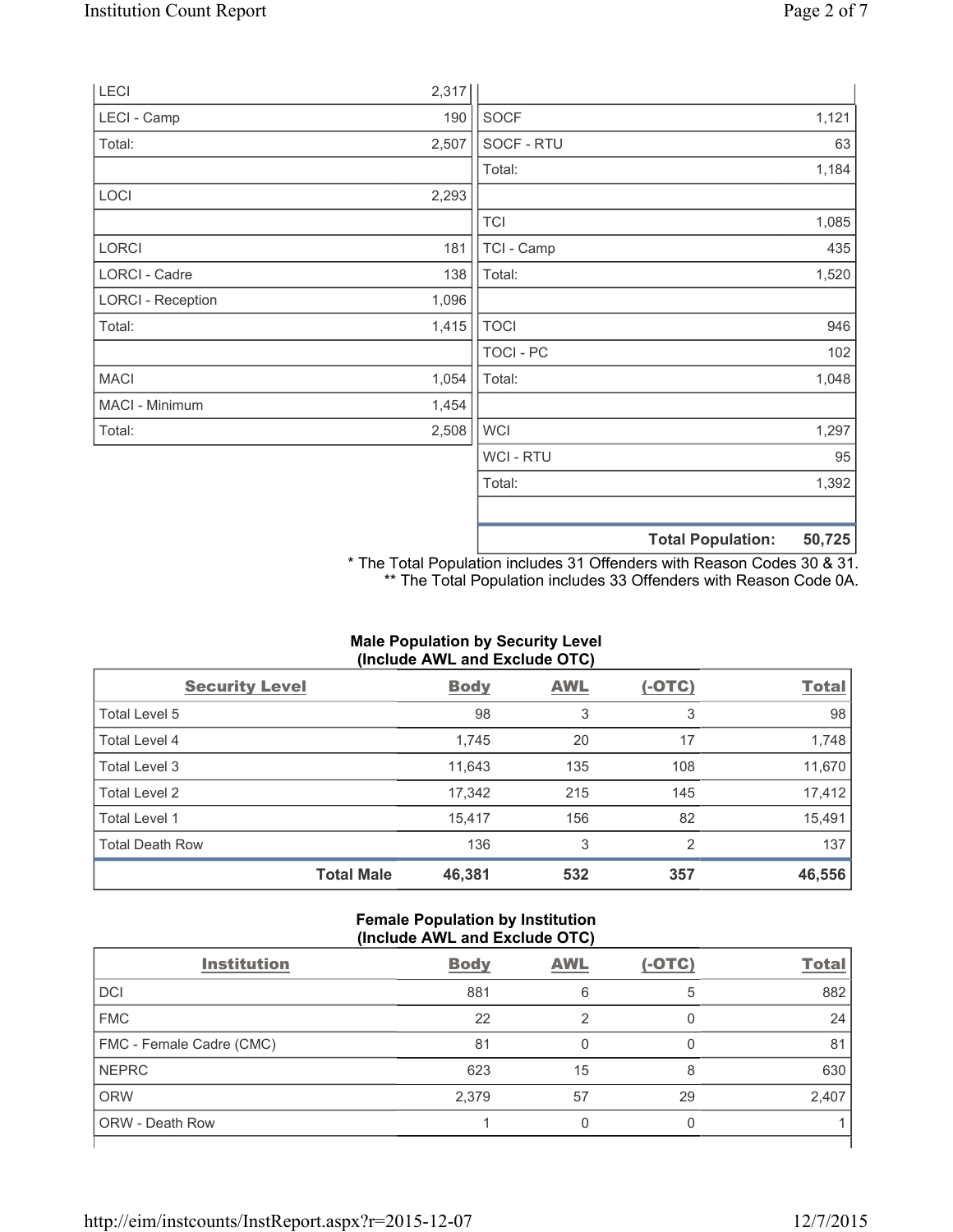| ORW - PC        |                          | 17     |     |     | 17 <sup>1</sup> |
|-----------------|--------------------------|--------|-----|-----|-----------------|
| ORW - Reception |                          | 233    |     |     | 233             |
| ORW - RTU       |                          | 40     |     |     | 40              |
|                 | <b>Total Female</b>      | 4,277  | 80  | 42  | 4,315           |
|                 |                          |        |     |     |                 |
|                 | <b>Total Population:</b> | 50,658 | 612 | 399 | 50,871          |

## **Male Population by Institution: Security Level 5 (Include AWL and Exclude OTC)**

| <b>Institution</b>   | <b>Body</b> | <b>AWL</b> | $(-OTC)$ | <u>Total</u> |
|----------------------|-------------|------------|----------|--------------|
| <b>LORCI</b>         |             |            |          |              |
| <b>OSP</b>           | 97          |            |          | 97           |
| <b>Total Level 5</b> | 98          |            |          | 98           |

### **Male Population by Institution: Security Level 4 (Include AWL and Exclude OTC)**

| <b>Institution</b>       |                      | <b>Body</b>      | <b>AWL</b>          | $(-OTC)$            | <b>Total</b>   |
|--------------------------|----------------------|------------------|---------------------|---------------------|----------------|
| CRC                      |                      | 14               | $\mathsf{O}\xspace$ | $\mathsf{O}\xspace$ | 14             |
| CRC - Cadre              |                      | 1                | $\mathsf{O}\xspace$ | $\mathsf{O}\xspace$ | 1              |
| CRC - Reception          |                      | 1                | 1                   | 1                   | $\mathbf{1}$   |
| <b>FMC</b>               |                      |                  | $\mathsf{O}\xspace$ | 0                   | 1              |
| LECI                     |                      | 11               | $\mathsf{O}\xspace$ | $\mathsf{O}\xspace$ | 11             |
| LOCI                     |                      | 4                | $\mathsf{O}\xspace$ | $\boldsymbol{0}$    | $\overline{4}$ |
| LORCI                    |                      | 1                | $\sqrt{3}$          | $\,$ 3 $\,$         | 1              |
| <b>LORCI - Reception</b> |                      | $\overline{4}$   | $\mathsf{O}\xspace$ | $\mathsf{O}\xspace$ | $\overline{4}$ |
| <b>MANCI</b>             |                      | 2                | $\mathsf{O}\xspace$ | $\boldsymbol{0}$    | $\sqrt{2}$     |
| <b>NCI</b>               |                      | $\overline{2}$   | $\mathsf{O}\xspace$ | $\boldsymbol{0}$    | $\overline{2}$ |
| <b>OSP</b>               |                      | 321              | $\mathsf{O}\xspace$ | $\mathsf{O}\xspace$ | 321            |
| <b>RCI</b>               |                      | 15               | $\mathsf{O}\xspace$ | $\mathbf 0$         | 15             |
| <b>SOCF</b>              |                      | 1,092            | 14                  | 12                  | 1,094          |
| SOCF - RTU               |                      | 63               | $\mathbf 0$         | $\mathsf{O}\xspace$ | 63             |
| <b>TCI</b>               |                      | $\boldsymbol{9}$ | 1                   | 0                   | $10$           |
| <b>TOCI</b>              |                      | 191              | 1                   | 1                   | 191            |
| <b>WCI</b>               |                      | $10$             | $\mathsf{O}\xspace$ | $\mathsf 0$         | $10$           |
| WCI - RTU                |                      | 3                | $\mathsf 0$         | $\mathbf 0$         | 3              |
|                          | <b>Total Level 4</b> | 1,745            | 20                  | 17                  | 1,748          |

**Male Population by Institution: Security Level 3 (Include AWL and Exclude OTC)**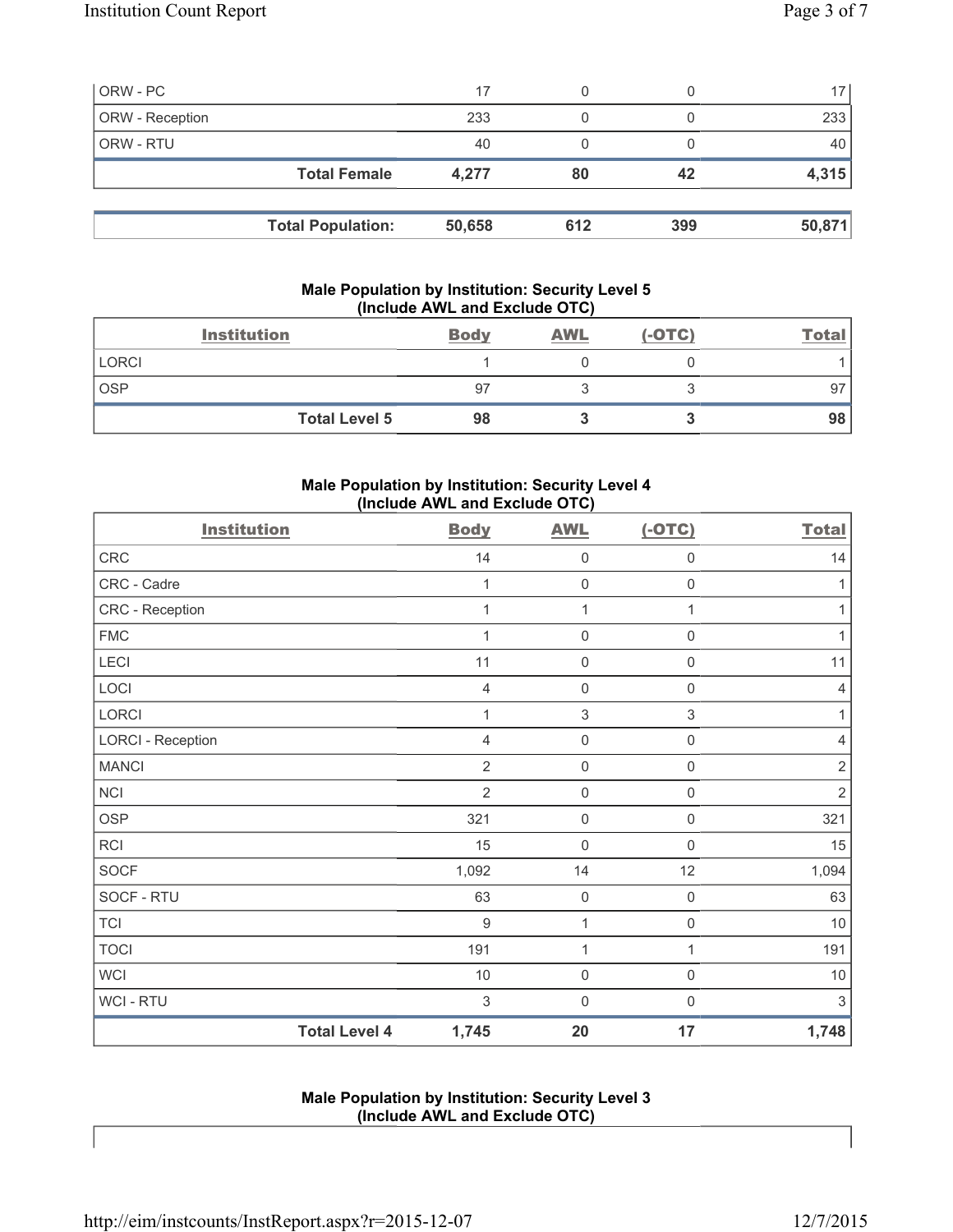| <b>Institution</b>                | <b>Body</b>               | <b>AWL</b>                | $(-OTC)$            | <b>Total</b>   |
|-----------------------------------|---------------------------|---------------------------|---------------------|----------------|
| ACI                               | 15                        | $\mathsf 0$               | $\mathsf{O}\xspace$ | 15             |
| <b>BECI</b>                       | $\mathbf{1}$              | $\mathsf{O}\xspace$       | $\mathsf{O}\xspace$ | 1              |
| CCI                               | $\overline{4}$            | $\mathbf{1}$              | $\mathbf{1}$        | $\overline{4}$ |
| <b>CRC</b>                        | 111                       | $\,6\,$                   | $\,$ 5 $\,$         | 112            |
| CRC - Cadre                       | 208                       | $\mathsf{O}\xspace$       | $\mathsf{O}\xspace$ | 208            |
| CRC - Reception                   | 804                       | 16                        | 13                  | 807            |
| CRC - RTU                         | 24                        | $\pmb{0}$                 | $\mathsf 0$         | 24             |
| <b>FMC</b>                        | $\sqrt{5}$                | $\mathsf{O}\xspace$       | $\mathsf{O}\xspace$ | $\sqrt{5}$     |
| FMC - Intensive Care - Male (CMC) | $\sqrt{5}$                | $\mathsf 0$               | $\mathsf 0$         | $\,$ 5 $\,$    |
| <b>LAECI</b>                      | 5                         | 0                         | $\mathsf{O}\xspace$ | $\sqrt{5}$     |
| LECI                              | 2,249                     | 21                        | 19                  | 2,251          |
| LOCI                              | $\overline{2}$            | 0                         | $\mathbf 0$         | $\overline{2}$ |
| LORCI                             | 63                        | 22                        | 18                  | 67             |
| <b>LORCI - Cadre</b>              | 99                        | $\mathsf{O}\xspace$       | $\mathsf 0$         | 99             |
| <b>LORCI - Reception</b>          | 752                       | $\mathbf 0$               | $\mathsf 0$         | 752            |
| <b>MACI</b>                       | $\mathbf{1}$              | $\mathsf{O}\xspace$       | $\mathsf{O}\xspace$ | 1              |
| <b>MANCI</b>                      | 2,138                     | 23                        | 21                  | 2,140          |
| MCI                               | $\ensuremath{\mathsf{3}}$ | $\ensuremath{\mathsf{3}}$ | $\mathsf 0$         | $\,6\,$        |
| <b>NCI</b>                        | $\overline{4}$            | $\mathsf{O}\xspace$       | $\mathsf 0$         | $\overline{4}$ |
| PCI                               | 37                        | 4                         | $\mathsf{O}\xspace$ | 41             |
| <b>RCI</b>                        | 1,884                     | 19                        | 13                  | 1,890          |
| <b>RICI</b>                       | 1                         | $\mathsf{O}\xspace$       | $\mathsf 0$         | 1              |
| SCI                               | $\sqrt{3}$                | $\mathsf{O}\xspace$       | $\mathsf 0$         | $\sqrt{3}$     |
| SOCF                              | 28                        | $\mathbf{1}$              | $\mathbf{1}$        | 28             |
| <b>TCI</b>                        | 1,019                     | $\overline{7}$            | $\overline{7}$      | 1,019          |
| TCI - Camp                        | $\mathbf{1}$              | $\mathbf 0$               | $\mathsf{O}$        | $\mathbf{1}$   |
| <b>TOCI</b>                       | 742                       | $\mathbf{1}$              | $\mathbf{1}$        | 742            |
| <b>TOCI - PC</b>                  | 102                       | $\mathsf 0$               | $\mathsf{O}\xspace$ | 102            |
| <b>WCI</b>                        | 1,244                     | 11                        | $\boldsymbol{9}$    | 1,246          |
| WCI - RTU                         | 89                        | $\mathsf{O}\xspace$       | $\mathsf{O}\xspace$ | 89             |
| <b>Total Level 3</b>              | 11,643                    | 135                       | 108                 | 11,670         |

# **Male Population by Institution: Security Level 2 (Include AWL and Exclude OTC)**

| <b>Institution</b> | <b>Body</b> | <b>AWL</b> | $(-OTC)$ | <b>Total</b>             |
|--------------------|-------------|------------|----------|--------------------------|
|                    | 629         | b          |          | 631                      |
|                    | 71          |            |          | $\overline{\phantom{a}}$ |
|                    | 63          |            |          | 63                       |
|                    | 1,518       | 16         | У        | 1,525                    |
|                    |             |            |          |                          |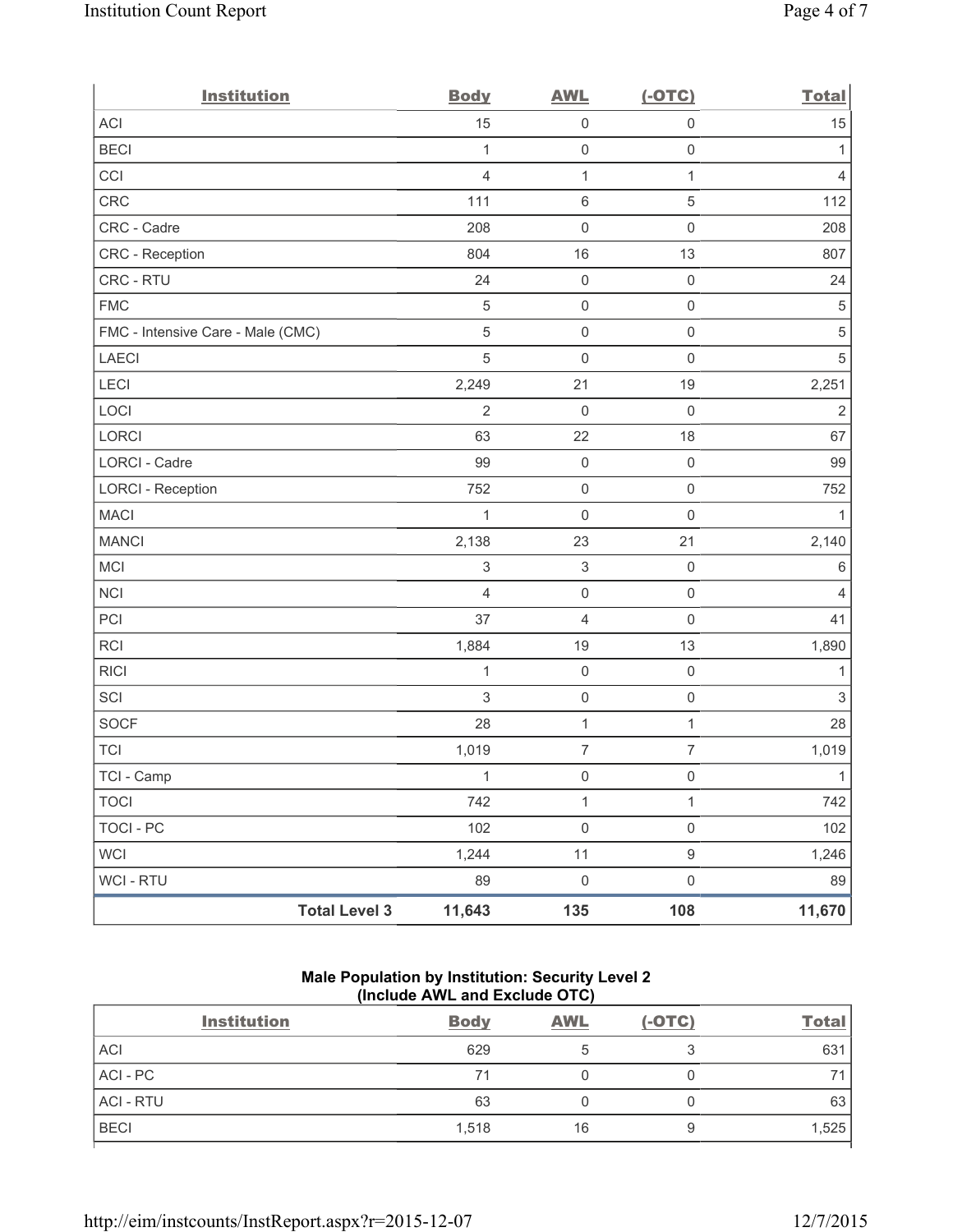| CCI                               |                      | 1,746          | 12                  | $\,8\,$             | 1,750            |
|-----------------------------------|----------------------|----------------|---------------------|---------------------|------------------|
| CRC                               |                      | 119            | $\overline{4}$      | $\,$ 3 $\,$         | 120              |
| CRC - Cadre                       |                      | 37             | $\mathsf{O}\xspace$ | $\mathsf{O}\xspace$ | 37               |
| CRC - Reception                   |                      | 222            | $\overline{7}$      | $\overline{7}$      | 222              |
| CRC - RTU                         |                      | 23             | $\mathsf{O}\xspace$ | $\mathsf{O}\xspace$ | 23               |
| <b>FMC</b>                        |                      | 5              | $\mathbf 1$         | 1                   | $\sqrt{5}$       |
| FMC - Intensive Care - Male (CMC) |                      | 20             | $\mathbf 1$         | $\mathsf{O}\xspace$ | 21               |
| GCI                               |                      | 811            | $\,8\,$             | $\,$ 5 $\,$         | 814              |
| GCI - Camp                        |                      | $\mathbf 1$    | $\mathbf 0$         | $\mathsf 0$         | 1                |
| <b>GCI-RTU</b>                    |                      | $\mathbf{1}$   | $\mathsf{O}\xspace$ | $\mathsf{O}\xspace$ | 1                |
| LAECI                             |                      | 1,092          | 15                  | 11                  | 1,096            |
| LECI                              |                      | 45             | $\mathbf 0$         | $\mathsf{O}\xspace$ | 45               |
| LOCI                              |                      | 1,163          | $\overline{7}$      | $\,6\,$             | 1,164            |
| LORCI                             |                      | 81             | 26                  | 24                  | 83               |
| <b>LORCI - Cadre</b>              |                      | 35             | $\mathsf{O}\xspace$ | $\mathsf{O}\xspace$ | 35               |
| <b>LORCI - Reception</b>          |                      | 217            | $\mathsf{O}\xspace$ | $\mathsf{O}\xspace$ | 217              |
| <b>MACI</b>                       |                      | 1,053          | $\overline{7}$      | $\sqrt{5}$          | 1,055            |
| <b>MANCI</b>                      |                      | $\mathsf g$    | $\mathsf{O}\xspace$ | $\mathsf{O}\xspace$ | $\boldsymbol{9}$ |
| MCI                               |                      | 1,688          | 28                  | 18                  | 1,698            |
| MCI - Camp                        |                      | $\mathbf{1}$   | $\mathsf{O}\xspace$ | $\mathsf{O}\xspace$ | 1                |
| <b>NCCI</b>                       |                      | 1,540          | $\hbox{9}$          | $\sqrt{5}$          | 1,544            |
| NCCI - Camp                       |                      | 22             | $\mathbf 0$         | $\mathsf{O}\xspace$ | 22               |
| <b>NCI</b>                        |                      | 1,686          | 20                  | 17                  | 1,689            |
| PCI                               |                      | 732            | 17                  | $\sqrt{2}$          | 747              |
| <b>RCI</b>                        |                      | 180            | 1                   | $\mathsf{O}\xspace$ | 181              |
| <b>RICI</b>                       |                      | 1,527          | 22                  | 15                  | 1,534            |
| SCI                               |                      | 929            | $\hbox{9}$          | $\,6\,$             | 932              |
| <b>TCI</b>                        |                      | $19$           | $\mathsf{O}\xspace$ | $\mathsf{O}\xspace$ | $19$             |
| <b>TOCI</b>                       |                      | 13             | $\mathsf{O}\xspace$ | $\mathsf{O}\xspace$ | 13               |
| <b>WCI</b>                        |                      | 42             | $\mathsf{O}\xspace$ | $\mathsf{O}\xspace$ | 42               |
| WCI - RTU                         |                      | $\overline{2}$ | $\mathsf{O}\xspace$ | $\mathsf{O}\xspace$ | $\sqrt{2}$       |
|                                   | <b>Total Level 2</b> | 17,342         | 215                 | 145                 | 17,412           |

# **Male Population by Institution: Security Level 1 (Include AWL and Exclude OTC)**

| <b>Institution</b> | <b>Body</b> | <b>AWL</b> | $(-OTC)$ | <b>Total</b> |
|--------------------|-------------|------------|----------|--------------|
| <b>ACI</b>         | 703         |            |          | 705          |
| ACI - PC           |             |            |          |              |
| <b>ACI - RTU</b>   | 47          |            |          | 47           |
| <b>BECI</b>        | 711         | 14         |          | 718          |
|                    |             |            |          |              |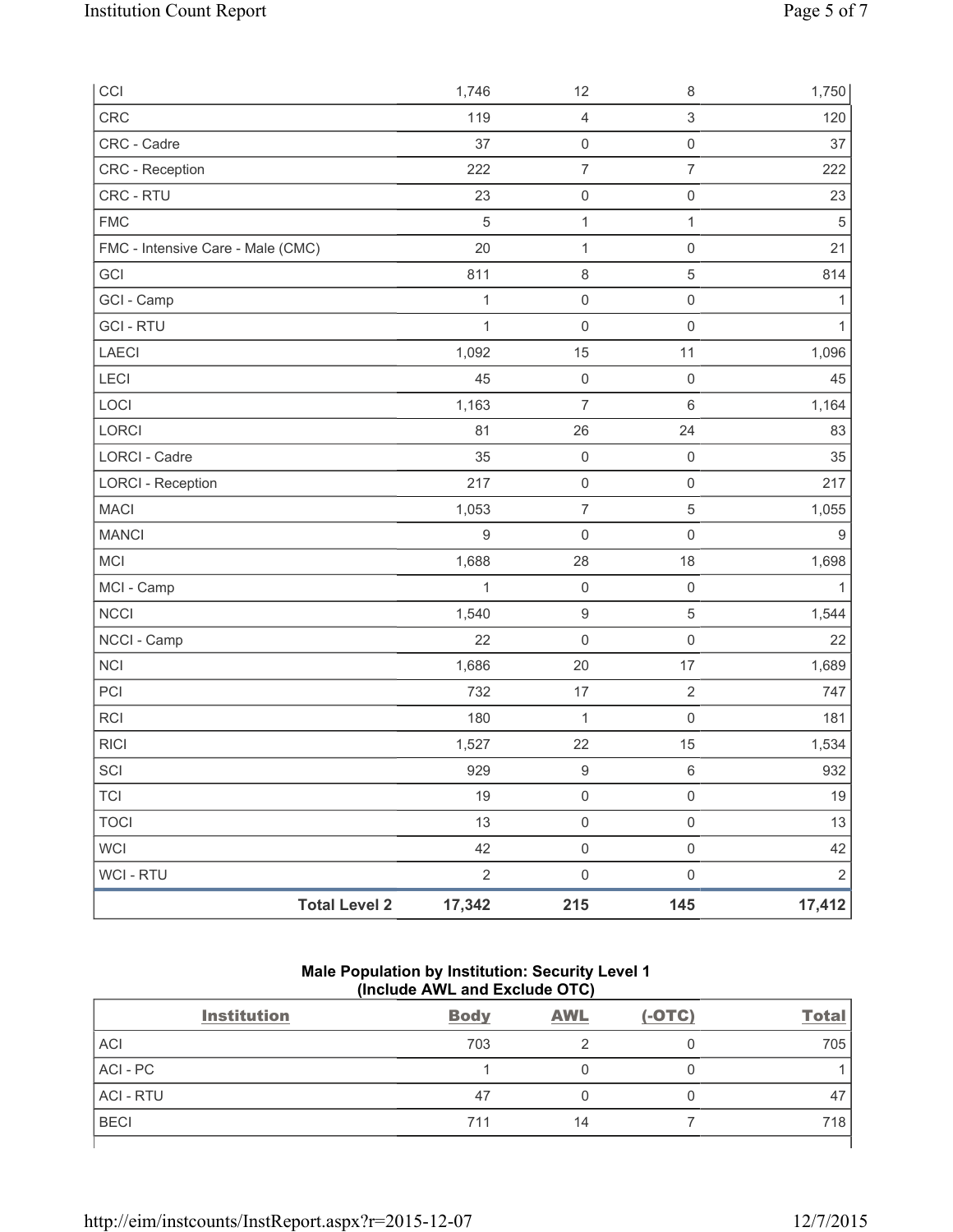| <b>BECI - Camp</b>                |                      | 461            | 0                   | $\mathsf{O}\xspace$ | 461              |
|-----------------------------------|----------------------|----------------|---------------------|---------------------|------------------|
| CCI                               |                      | 851            | 3                   | 1                   | 853              |
| <b>CRC</b>                        |                      | 64             | $\mathbf 2$         | 1                   | 65               |
| CRC - Cadre                       |                      | 16             | $\mathsf{O}\xspace$ | 0                   | 16               |
| <b>CRC</b> - Reception            |                      | 67             | $\mathbf 1$         | $\mathbf{1}$        | 67               |
| CRC - RTU                         |                      | $\overline{4}$ | $\mathsf{O}\xspace$ | $\mathsf{O}\xspace$ | $\overline{4}$   |
| <b>FMC</b>                        |                      | 474            | $\mathbf{1}$        | $\mathsf{O}\xspace$ | 475              |
| FMC - Intensive Care - Male (CMC) |                      | 17             | 0                   | $\mathsf{O}\xspace$ | 17               |
| GCI                               |                      | 424            | 14                  | $\hbox{9}$          | 429              |
| GCI - Camp                        |                      | 757            | $\mathsf 0$         | $\mathsf{O}\xspace$ | 757              |
| <b>GCI-RTU</b>                    |                      | 1              | $\mathsf{O}\xspace$ | $\mathsf{O}\xspace$ | 1                |
| LAECI                             |                      | 656            | $\,6\,$             | $\,6\,$             | 656              |
| LECI                              |                      | 12             | $\mathbf 2$         | $\mathsf{O}\xspace$ | 14               |
| LECI - Camp                       |                      | 190            | $\mathsf{O}\xspace$ | $\mathsf{O}\xspace$ | 190              |
| LOCI                              |                      | 1,124          | $\,6$               | $\mathfrak{S}$      | 1,127            |
| LORCI                             |                      | 35             | $\hbox{9}$          | $\hbox{9}$          | 35               |
| <b>LORCI - Cadre</b>              |                      | $\overline{4}$ | $\mathsf{O}\xspace$ | $\mathsf{O}\xspace$ | $\overline{4}$   |
| <b>LORCI - Reception</b>          |                      | 123            | $\mathsf{O}\xspace$ | $\mathsf{O}\xspace$ | 123              |
| MACI - Minimum                    |                      | 1,454          | 12                  | $\overline{7}$      | 1,459            |
| <b>MANCI</b>                      |                      | 15             | $\boldsymbol{9}$    | $\overline{2}$      | 22               |
| MANCI - Camp                      |                      | 383            | $\mathbf 1$         | 1                   | 383              |
| MCI                               |                      | 486            | $\,6\,$             | $\overline{2}$      | 490              |
| MCI - Camp                        |                      | 351            | $\mathsf{O}\xspace$ | $\mathsf{O}\xspace$ | 351              |
| <b>NCCI</b>                       |                      | 794            | 11                  | $\hbox{9}$          | 796              |
| NCCI - Camp                       |                      | 352            | $\mathsf{O}\xspace$ | $\mathsf 0$         | 352              |
| <b>NCI</b>                        |                      | 824            | 4                   | 3                   | 825              |
| <b>OSP</b>                        |                      | $\mathsf g$    | $\mathsf{O}\xspace$ | $\mathsf{O}\xspace$ | $\boldsymbol{9}$ |
| PCI                               |                      | 1,318          | 18                  | $\overline{7}$      | 1,329            |
| <b>RICI</b>                       |                      | 1,073          | 14                  | $\overline{4}$      | 1,083            |
| SCI                               |                      | 1,144          | $16$                | 8                   | 1,152            |
| <b>TCI</b>                        |                      | 38             | 5                   | $\overline{2}$      | 41               |
| TCI - Camp                        |                      | 434            | $\mathsf{O}\xspace$ | $\mathsf{O}\xspace$ | 434              |
|                                   | <b>Total Level 1</b> | 15,417         | 156                 | 82                  | 15,491           |

| <b>High Offender ID's</b>        |         |
|----------------------------------|---------|
| Correctional Reception Center:   | A721109 |
| Lorain Correctional Institution: | A713690 |
| Ohio Reformatory for Women:      | W094019 |